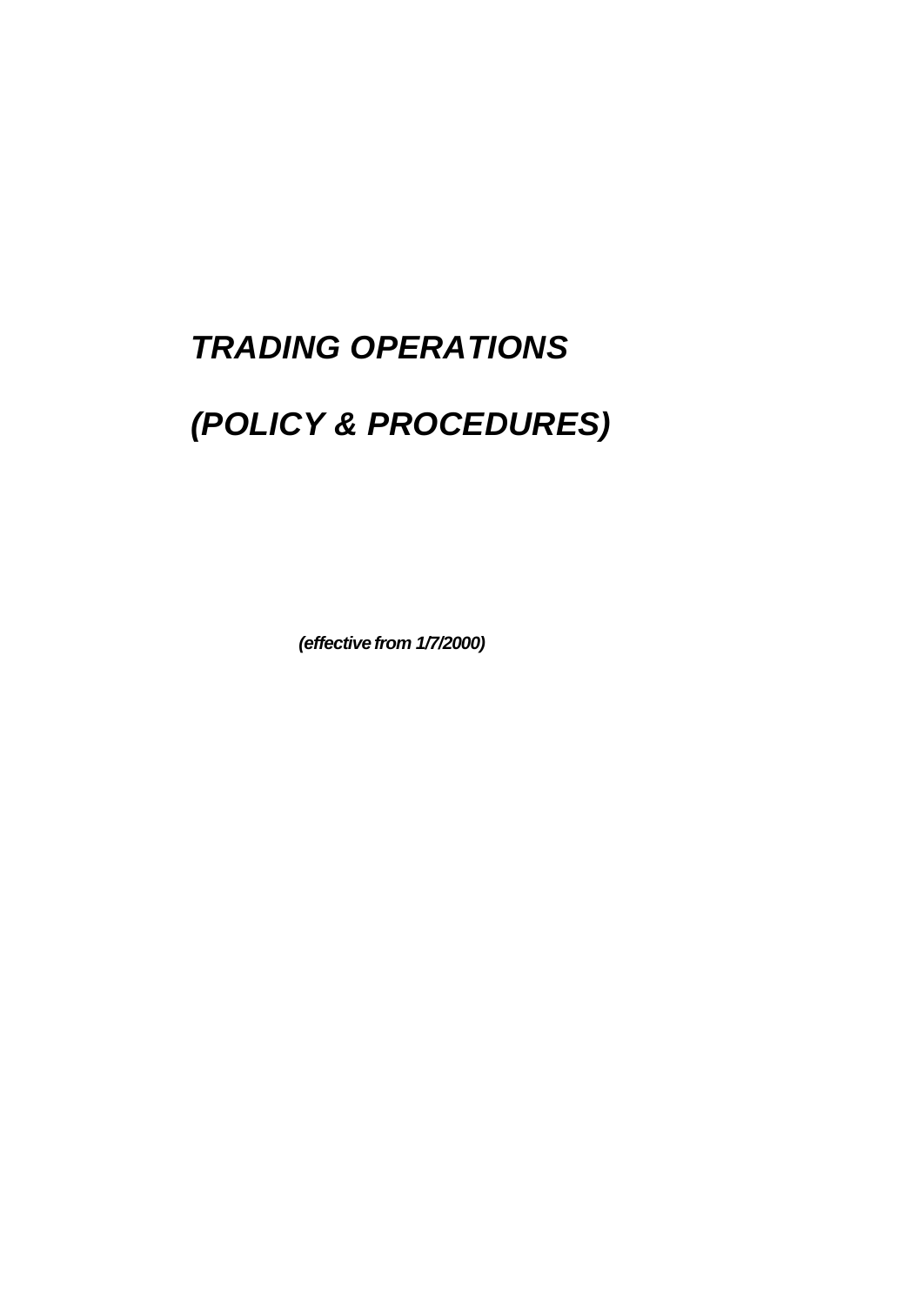# **TRADING OPERATIONS (POLICY & PROCEDURES)**

#### **1. OBJECTIVE**

- 1.1 To enhance the company's turnover and profitability by increasing its present trading activities and also to explore new avenues of trading.
- 1.2 To enable widening of the company's product range without capital investment.
- 1.3 To maintain a continuous feed of products to company's distribution and dealer network.
- 1.4 To have a marketing base for items that may be taken up for manufacture in future.

# **2 MARKET DEMAND PROJECTIONS & PRODUCT IDENTIFICATION**

- 2.1 The factors to be considered while selecting products for trading are:
- 2.1.1 Choice of products that would complement company's existing range.
- 2.1.2 Choice of products for institutional sales where company's strength lies.
- 2.1.3 Choice of products for catering to niche markets.
- 2.2 The branches shall study the market potential for the various products under consideration and make detailed market projection.
- 1.2.1. The present competitor's names, their current market price, the current market share of each competitor and the expected market share for Keltron shall be indicated by the marketing group while making the projection.
- 1.2.2. The long term annual projections for three years of the product shall be made in terms of value.
- 1.2.3. Based on the scope of the product in the market, the product shall be clearly identified for marketing. The product in charge shall indicate the detailed functional specification and broad technical specification of the identified product indicating the market forecast **(in form A)** and forward to corporate marketing.

#### **3 PURCHASE COMMITTEE**

3.1 A central Purchase committee shall be formed for finalisation of all tender s. Heads of Trading , Product group, Purchase and Finance at Corporate

marketing will be the members of the committee and **Trading Head** will be the **Chairman** of the committee. The Purchase committee shall consider the production facilities of Keltron manufacturing units and their capability to meet the market demand and decide the need for registering additional vendors for the particular product.

- 3.2 The purchase committee shall evaluate all the vendors based on the infor mation from the registration forms already collected and register the eligible vendors as provisionally registered vendors. **( Refer Form C1) .**  As far as possible direct manufactures or their direct marketing agencies shall be considered for registration.
- 3.3 A Branch Purchase Committee shall be formed with the branch manager as **Chairman** and finance in charge, purchase in charge and product in charge as the members of the committee.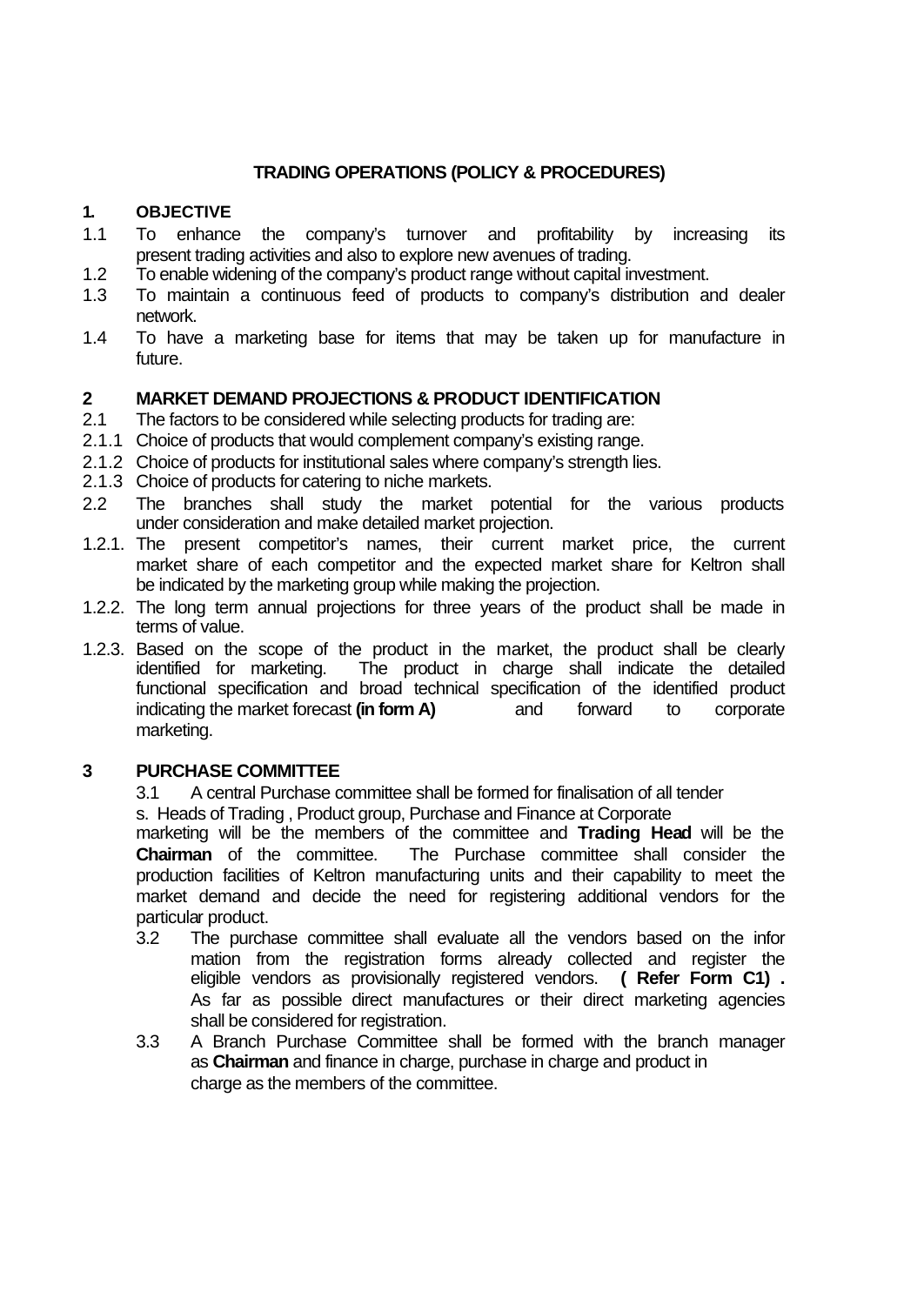#### **4 PURCHASE POWERS**

- 4.1 All new product proposals and entirely new sources for permanent trading shall be approved by the Managing Director.
- **4.2** The Branch purchase committee shall have the powers up to Rs. 2 lakhs and Branch Manager as **Chairman** of the committee shall approve the same. The Central purchase committee shall have the powers up to Rs. 10 lakhs and Trading Head as **Chairman** shall approve the same. **Corporate Marketing Head** (not below the rank of Executive Director) shall have powers to effect purchases up to a value of Rs. 25 lakhs and **Managing Director's** approval shall be required for purchases beyond Rs. 25 lakhs.

#### **5 VENDOR REGISTRATION**

- 5.1 All efforts shall be made by the trading group and branches to register vendors for the identified products based on the market information and trade journals.
- **5.2** The branches while making the selection of the product shall suggest the available vendors in the area and forward the vendor registration form duly filled in **(Form B)** by the respective vendors to the corporate office.
- **5.3** The trading department at the corporate office shall also make efforts to obtain vendor registration form duly filled in by the vendors.
- **5.4** The purchase committee shall put up the proposal for registration of the vendor as below:
- 5.4.1 The proposal shall be put up for temporary registration in Form C1 and on approval by the head of the business centre, the vendor shall be temporarily registered for release of initial orders for further evaluation of the reliability of the vendor.
- **5.4.2** The proposal for permanent vendor registration shall be put up in form C3 to the management. On approval by the Managing Director, the vendor shall be treated as a permanent registered vendor.
- **5.4.3** On registration of vendor, a **MOU** shall be signed with the vendor covering all the terms & conditions in the **RATE CONTRACT/PURCHASE ORDER** .

# **6 INVITATION OF QUOTATION**

- 6.1 Tender enquiries in the prescribed form **(Form D)** shall be issued to all the provisionally registered vendors (for the products) indicating the annual requirements based on the information provided by the branches as per clause 2. Tender enquiries may also be issued to known vendors based on the latest market information, but vendor registration forms shall also be obtained from them.
- 6.2 The vendors shall be allowed a reasonable time for submitting their quotation indicating all the terms and conditions in form D.

# **7 TENDER EVALUATION**

**7.1** The quotations received shall be scrutinised and comparison chart prepared. The Purchasing committee shall evaluate this and short list few vendors for further evaluation.

# **8 VENDOR EVALUATION**

1.1 Samples shall be obtained from the short listed vendors free of cost. In exceptional cases, the samples can be procured on payment basis after specific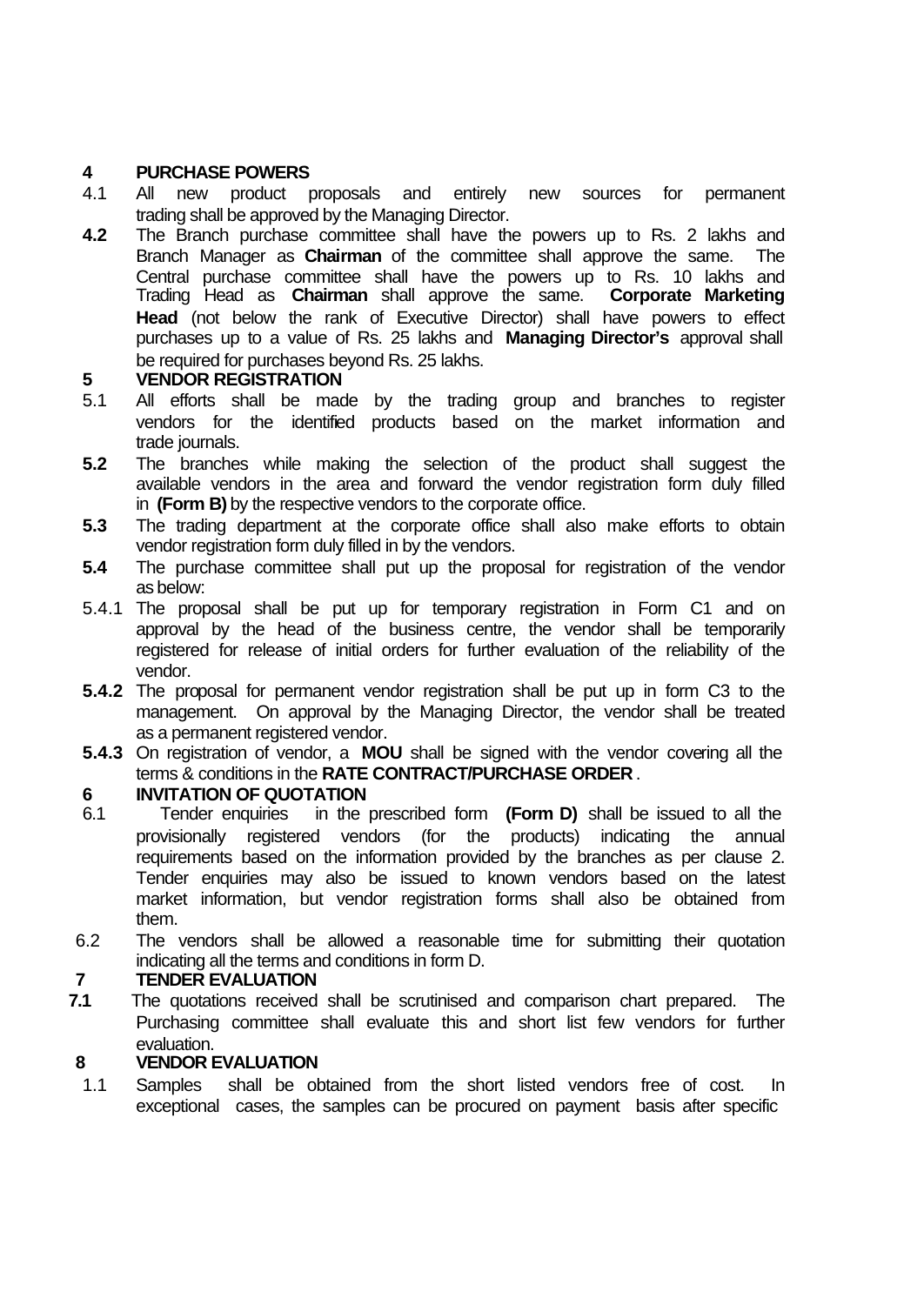approval by the Corporate Marketing Head. The reasons for purchasing the sample shall be recorded in writing by the committee. The sample supply shall preferably be accompanied by an evaluation report from a competent authority.

**1.2** The sample supplied by the vendor shall be evaluated by the concerned branch **QA** group. They shall make a Product evaluation report as per the guidelines given by **CQAD** and in consultation with them including the serviceability of the product. A product evaluation report as per **(form E)** shall be prepared. A recommended spare parts list shall accompany the

evaluation report.

- 1.3 The vendor shall also be asked to submit their recommended spare parts list.
- **1.4** The Purchase committee /Quality cell members or their representatives shall visit the vendors for verifying the facilities indicated in the vendor registration form. Vendor evaluation report indicating the suitability of the vendor for including in the permanent vendors list shall be submitted by this group as per **form C2** and vendor registration number allotted.

#### **9 NEGOTIATION & VENDOR SELECTION**

- 9.1 Price, product quality, Reliability of the product, vendor capability, standing of the vendor in the market, adherence of the vendor to delivery schedules together will form the criteria for selection of the vendor for supply of the product.
- 9.2 Negotiation shall be held with the vendors, based on the earlier reports, for the following points by the committee or their nominated members.
- 9.2.1 The price shall be negotiated to the lowest possible level. As far as possible FOR destination price to be agreed upon. FOR despatching station term can also be agreed if the supplier insists for the same provided it is advantageous to Keltron. Prevailing rate of Duty/Taxes etc. shall also be clearly indicated.
- 9.2.2 Guarantee/Warranty for the product shall be obtained at least for a period of 12 months from the date of despatch so that Keltron can offer 1 year guarantee to its customers.
- 9.2.3 Suitable agreement shall be entered into with the vendor for servicing the product after the expiry of guarantee period wherever applicable as well as for regular supply of spares during and after the guarantee period.
- 9.2.4 A list of spares required for servicing the product, price list of spares, necessary circuit diagrams, service/ instruction manual shall be obtained/arranged during the negotiation.
- 9.2.5 The payment terms shall be clearly agreed upon. 30 days or more direct credit shall be the general payment terms for all contracts. Other payment terms based on the anticipated collection period from our customers can also be agreed upon so that Keltron's commitment shall be minimum. For imports and in exceptional cases payment terms like Letter of Credit, Sight draft, Advance TT etc. can be agreed upon depending upon the value and the market practice followed.
- 9.2.6 Wherever the vendors of repute are insisting for guarantee for payments, suitable instruments can be agreed upon. In such cases the reasons for such action shall be recorded in writing.
- 9.2.7 The mode of despatch, insurance, inspection method, packing details, price escalation clause etc. shall also be determined during negotiation.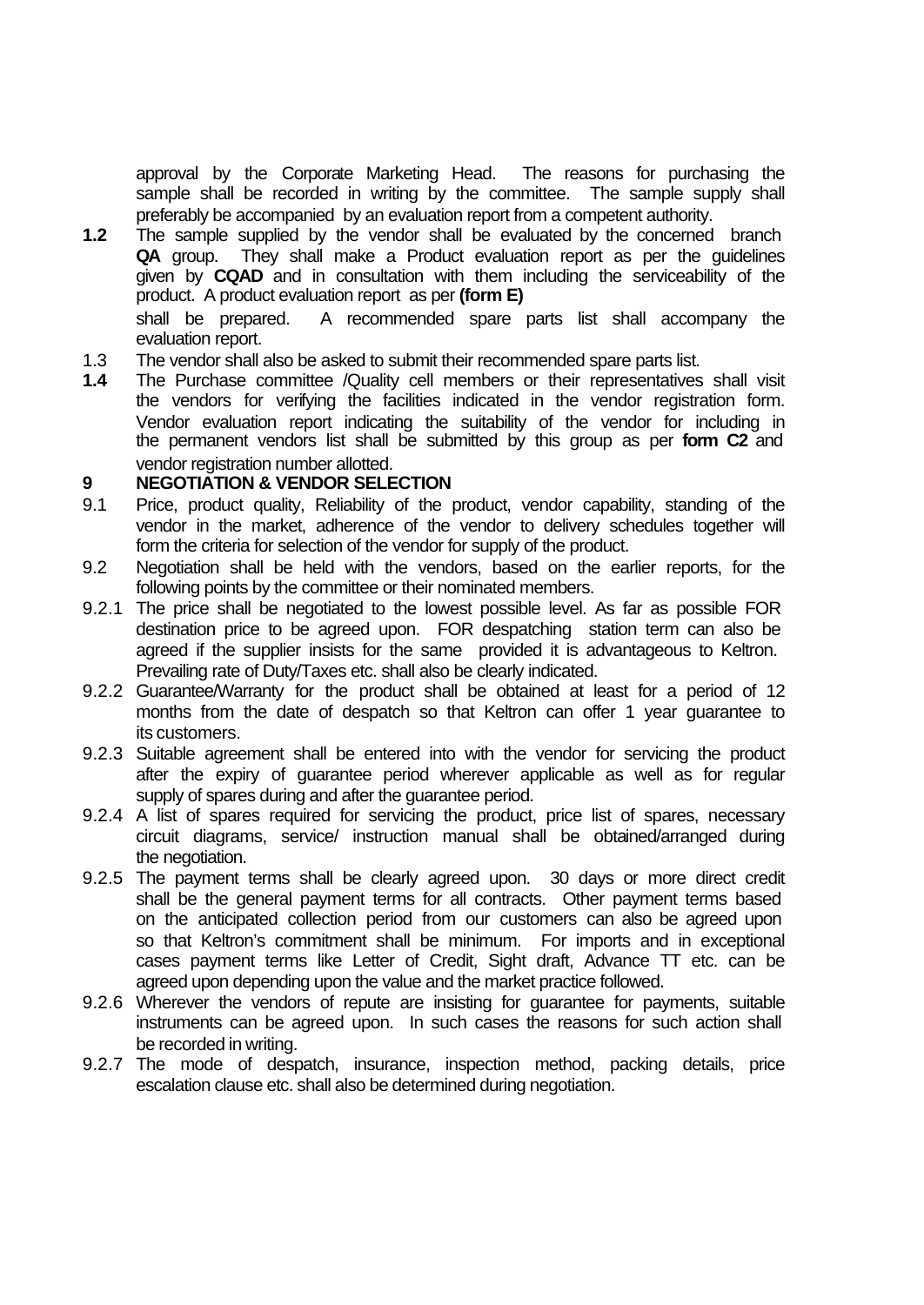**9.2.8** Minutes of negotiation meetings specifying all the terms and conditions as per Rate Contract/Purchase Order**(Form 1)** shall be made and signed by the representatives of the vendor. All the members of the committee shall also sign below the signature of the Vendor.

#### **10 RELEASE OF INDENTS**

- 10.1 The marketing group at Branches shall issue an indent for trial order **(form F)** indicating the proposed selling price structure and projecting the minimum realisation for Keltron.
- **10.2** The branch shall prepare test marketing / feed-back report **(form H)** and indicate the suitability of the product for including in the regular product range.
- **10.3** The product in charge in the branch shall prepare the approximate monthly and annual requirements and issue the indents (in **form F)** to the corporate marketing.

#### **11 MANAGEMENT SANCTION**

- 11.1 The purchase order proposal for test marketing shall be submitted through the head of CMD to the Managing director as per the format **(Form G)** for management sanction with all the relevant papers. Once the sanction is obtained the order **(form 1)** can be released by the corporate marketing head (Trading).
- **11.2** The vendors who have been approved for test marketing are considered as registered vendors for test marketing and on successful completion of Test marketing they will be treated as permanent vendors and rate contract released after obtaining sanction from Managing Director as per **Form G.**

#### 12 **RELEASE OF RATE CONTRACT.**

- 12.1 The indents are consolidated and submitted to the Purchasing committee for release of rate contract **(PO with standard terms and conditions)** indicating the limits of total value and date. The head of corporate marketing (Trading) shall sign and release the rate contract.
- 12.2 In cases where rates cannot be finalised on flat rate basis due to the nature of the products, the rate contract shall be issued indicating the overall value limit and validity of time period.
- 12.3 The vendors who have been approved for rate contracts are considered as permanent registered vendors for marketing their products by Keltron.
- **12.4** The existing vendors are treated as permanent registered vendors till the validity of rate contract and fresh rate contract shall be issued after the details are filled in as per **Form B**

#### **13 RELEASE OF DELIVERY ORDERS**

- 13.1 Individual branches can issue their delivery order as per **form J** directly to the vendors with a copy to corporate marketing for the items required by them based on the rate contract indicating the model number, description, quantity, delivery schedule etc.
- 13.2 In cases where the rate contract is released without the individual rate, the rates shall be collected from the vendor before submitting the quotation to Keltron's customer and negotiation held after Keltron receives the order from its customer by the Branch Purchase Committee.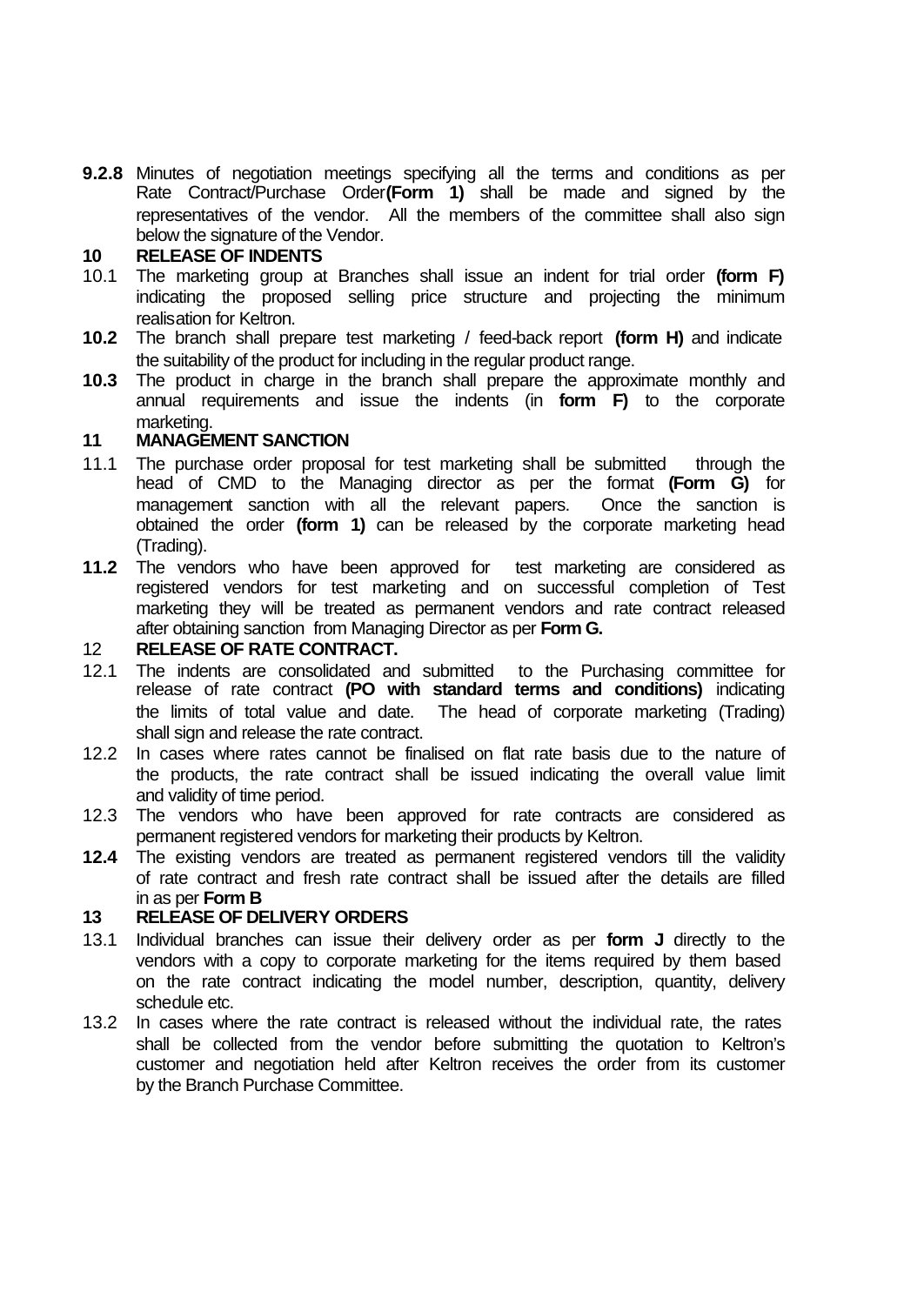- 13.3 When the value of the order is less than Rs. 2 Lakh, the branch can release the Delivery Order with rate and forward the copies of minutes of meeting held by the committee and proposal for ratification by corporate marketing as per **form K.**  If the value exceeds Rs. 2 Lakh, the Delivery Order with rate shall be released only after approval from Central Purchase Committee at corporate marketing.
- 13.4 The Delivery Order shall clearly indicate the ref. Number of rate contract issued from corp. marketing and that all the terms and condition shall be as per rate contract.
- 13.5 The branch manager shall sign the delivery Orders. It is to be ensured that the Delivery Orders are released within the value and quantity indicated in their indent already given. If the requirements exceed the original indented quantity/value, fresh indent shall be forwarded to corp. Marketing.

#### **14 DISTRIBUTORSHIP**

14.1 Keltron can also enter into an agreement with reputed organisations for marketing their product under their brand name through the network of Keltron branches. This arrangement is be entered generally for foreign brands either directly with the principals or their sole selling agents/distributors in India.

#### **15 STORES ACCEPTANCE**

15.1 The concerned branches shall make the goods receipt inspection report **(GRIR)** for the quantities received based on the Delivery Order released by the branches. Stores is to ensure that the GRIR is prepared in time based on the delivery Order quantity. Whenever there is rejection, the same shall be intimated to the supplier and got rectified immediately. The excess/rejection not rectified shall be sent back to suppliers at their expense.

#### **16 PAYMENT**

16.1 Payment shall be released as per the terms mentioned in the rate contract released by the corp. Marketing.

#### **17 GENERAL & OCCASIONAL PURCHASES**

**17.1** General purchases, occasional purchases for supplying miscellaneous items to be supplied along with our regular product s etc. are to be made as per the **Keltron purchase procedure dt. 6.2.87** circulated already. In all such cases the quotations shall be collected against the enquiry **form D**

#### **18 SALES GUIDELINES**

18.1 The selling price shall generally be fixed based on the market forces. Even though the lowest price induces customers and highest price increases the profit both may not be the right price since low price may indicate inferior quality of product especially for consumer durables and highest price may discard our product especially in the case of public tenders. The selling price is therefore to be fixed in such a way that it will bring long term benefits to the organisation. As a general guideline the minimum realisation shall be 10-15% (according to the nature of goods) over the landed cost of the product. But the aim shall be to obtain the maximum price that can be absorbed in the market and the 10-15% margin is mainly to take care of our overheads and other fixed expenses. The detailed pricing of each product shall be worked out by each branch and forwarded to corporate office for approval/ratification. (refer part II of Form F)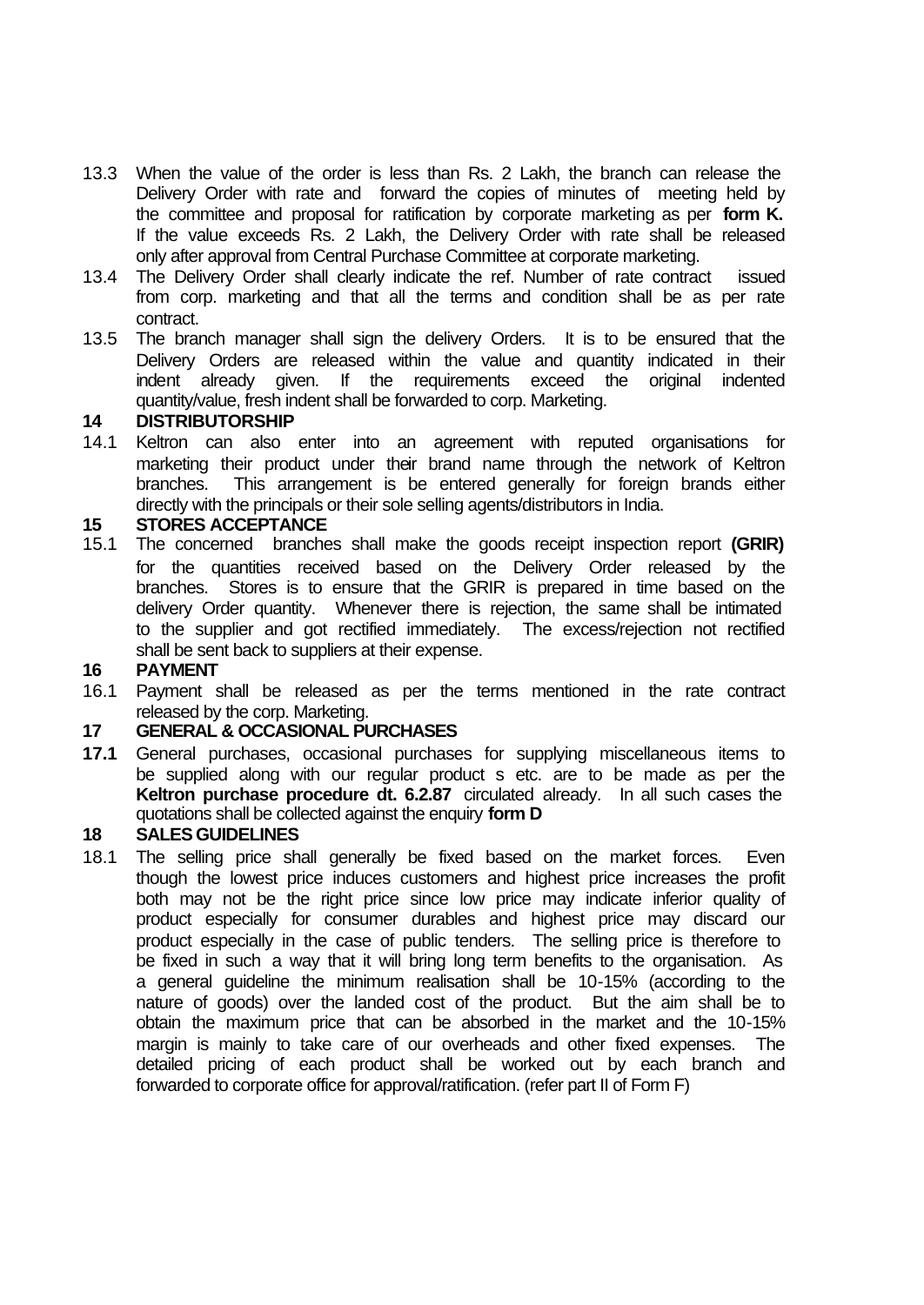- 18.2 Payment terms are one of the major areas to be scrutinised regularly since whatever contribution the company makes shall be eaten away by the interest burden if the payments are delayed. Generally the payments shall be collected against delivery. For Non Government Organisation credit upto 30 days can be considered only by collecting post dated cheques for the credit period offered. Special care should be taken to realise these post dated cheques on due dates. Even for the government organisation the money should be realised within a reasonable period of 30 days. When the situation demands advance payments are to be collected to safeguard company's interest. In the event of bouncing of any cheques on presentation, no further supplies shall be made on credit to the defaulted client until the dues are settled and specific approval obtained from the Branch Manager. Appropriate legal action shall also be initiated in cases of bouncing of cheques.
- 18.3 Incentives and other discounts can be offered to our dealers / agents and onus shall be for the payment realisation. The required coverage to take care of these incentives shall be provided in the standard price list. Any additional incentive other than the normal discount to dealers shall be given only after the prior approval of the Corporate Office.
- 18.4 Sales promotion is one of the major area for success of business. Suitable sales promotion schemes can be worked out by the branches and got approved from corporate office before implementation.
- 18.5 After sales service is the tread between the customer and the seller. Therefore adequate spares are to be stocked wherever necessary and service calls attended properly to win the confidence of the customers.

#### **19 MANAGEMENT REPORTING**

- 19.1 Branches shall send monthly reports, apart from the reports already being sent, for the details of items purchased, payments made, collection status, debtors status etc. as per the format  $(L)$  on  $3<sup>rd</sup>$  of every month.
- 19.2 The field feed back report on monthly basis on each product /model shall be sent in format H on  $5<sup>th</sup>$  of every month.

#### **20 EFFECTIVE DATE**

20.1 This Trading Policy takes effect from 1<sup>st</sup> July 2000 and supersedes all the procedures on Trading hitherto issued.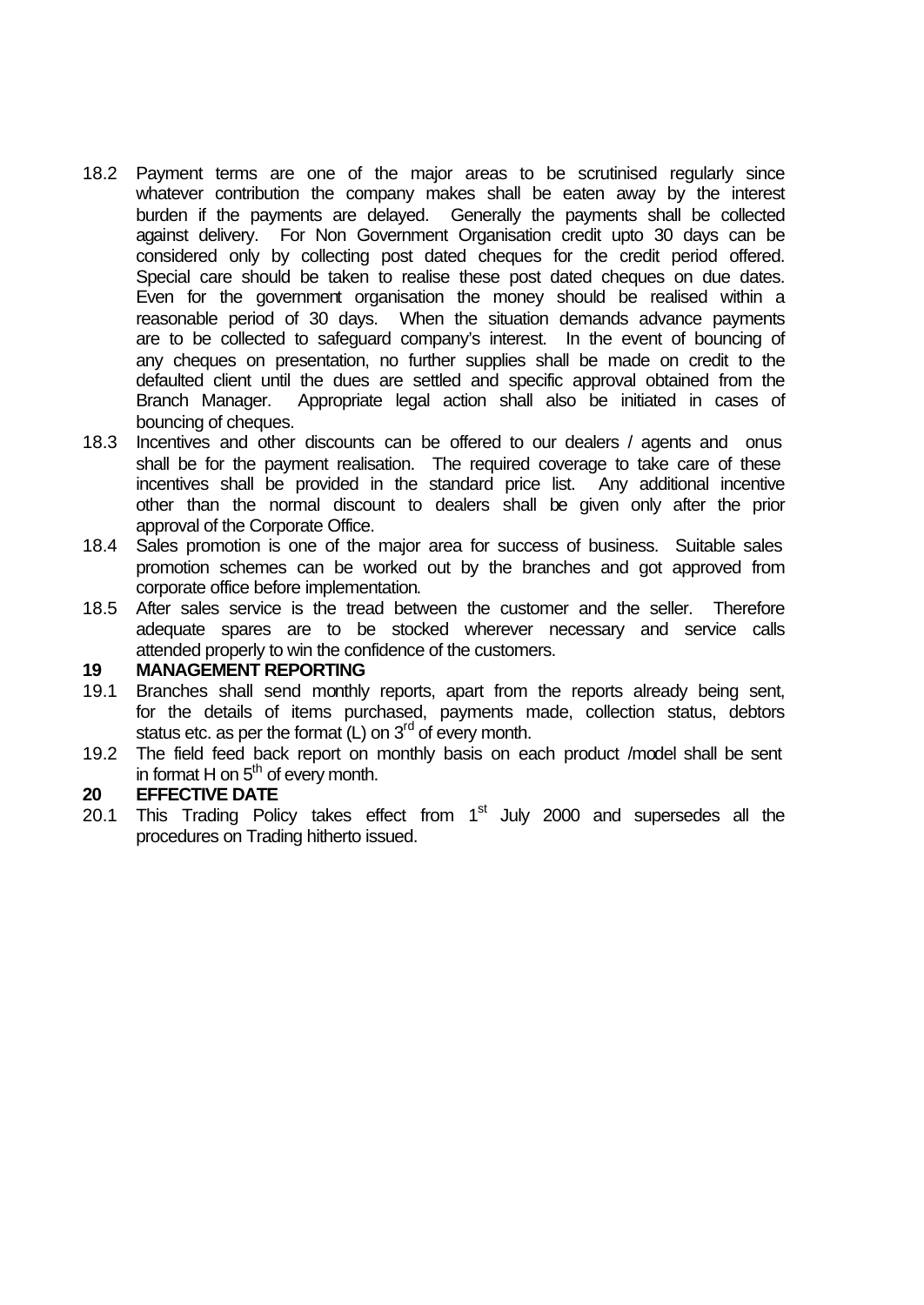Form A Page 1/2

# **SALES FORECAST**

#### BRANCH: DATE:

| <b>PRODUCT NAME</b>        |  |
|----------------------------|--|
| <b>BASIC SPECIFICATION</b> |  |
| <b>ANNUAL DEMAND</b>       |  |

# MARKET COMPETITION

| NAMEOF COMPANY | <b>BRAND NAME</b> | <b>MARKET SHARE %</b> | <b>MARKET PRICE</b> |
|----------------|-------------------|-----------------------|---------------------|
|                |                   |                       |                     |
|                |                   |                       |                     |
|                |                   |                       |                     |
|                |                   |                       |                     |
|                |                   |                       |                     |
|                |                   |                       |                     |

# EXPECTED MARKET SHARE FOR KELTRON

| <b>PRODUCT</b> | <b>QUANTITY</b> | <b>VALUE</b> | <b>%OFMARKET SHARE</b> |
|----------------|-----------------|--------------|------------------------|
|                |                 |              |                        |
|                |                 |              |                        |
|                |                 |              |                        |

#### PROJECTIONS FOR 3 YEARS

| <b>DESCRIPTION</b>    | $-$<br>YFAR<br>دن ن | $\cdot$ $\cdot$ $\sim$<br>ᇌ<br>VE.<br>ΑR | --<br>ᆪ<br>$\sqrt{r}$<br>ΑR<br>۰. |
|-----------------------|---------------------|------------------------------------------|-----------------------------------|
| <b>OLIANTITY</b><br>. |                     |                                          |                                   |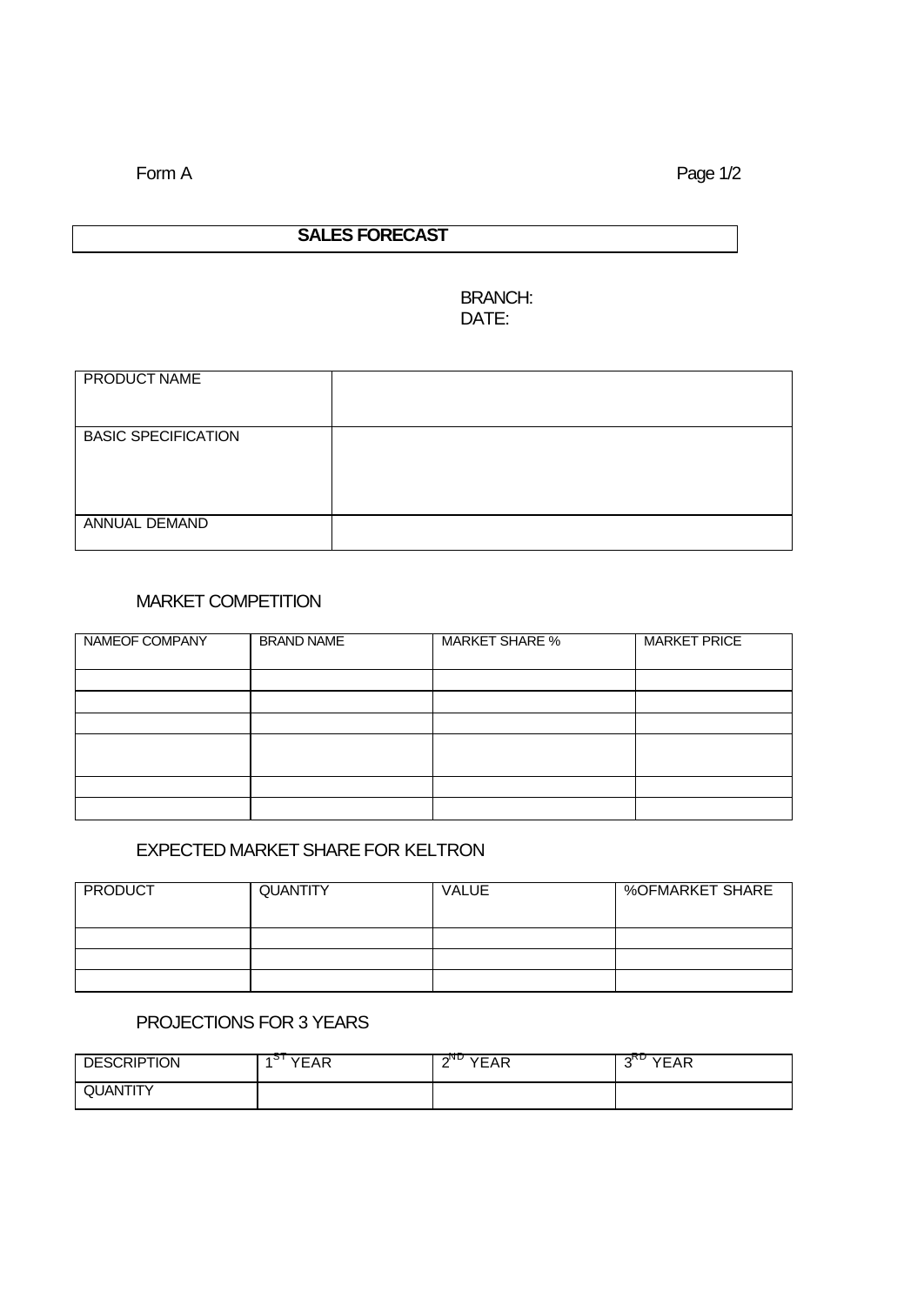| HF.<br><b>VAL</b><br>______ |  |  |
|-----------------------------|--|--|
|                             |  |  |

2/2

REMARKS ON TAKING THE PRODUCT FOR TRADING

PRODUCT INCHARGE BRANCH MANAGER

Page

(Name &: Signature)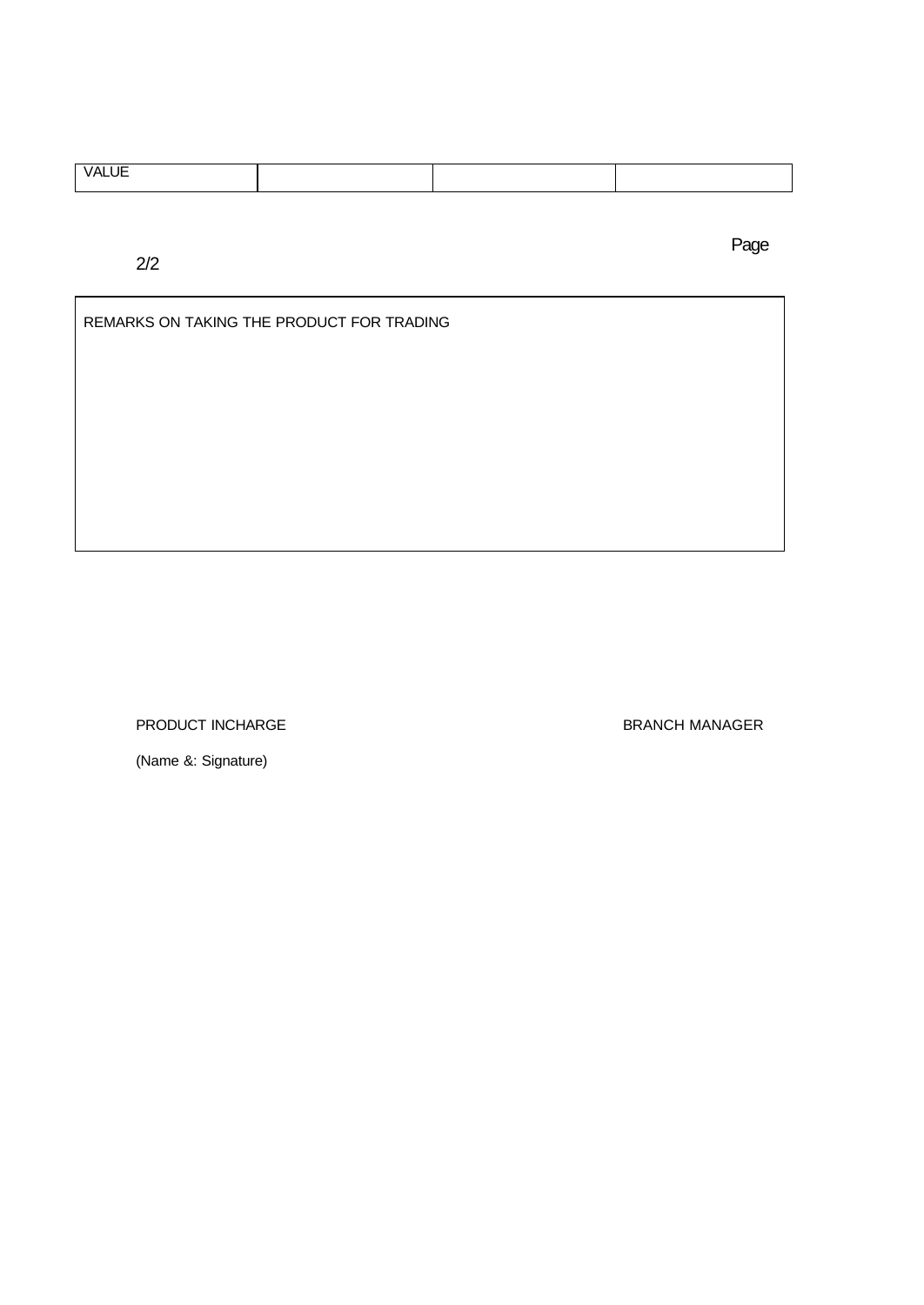Form –B

Page 1/3

# **KELTRON**

# **KERALA STATE ELECTRONICS DEVELOPMENT CORPORATION LTD.**

KELTRON HOUSE, VELLAYAMBALAM, THIRUVANANTHAPURAM 695033.

#### **VENDOR REGISTRATION FORM**

|                |                             |                                             | DATE:                      |
|----------------|-----------------------------|---------------------------------------------|----------------------------|
| $\overline{1}$ | NAME OF THE                 |                                             |                            |
|                | <b>ORGANISATION</b>         |                                             |                            |
| $\overline{2}$ | <b>REGD. OFFICE ADDRESS</b> |                                             | <b>TELEX</b>               |
|                |                             |                                             | <b>FAX</b>                 |
|                |                             |                                             | <b>PHONE</b>               |
|                |                             |                                             |                            |
|                |                             |                                             |                            |
| 3              | <b>FACTORY ADDRESS</b>      |                                             | <b>TELEX</b>               |
|                |                             |                                             | <b>FAX</b>                 |
|                |                             |                                             | <b>PHONE</b>               |
|                |                             |                                             |                            |
|                |                             |                                             |                            |
| $\overline{4}$ | <b>SALES OFFICE ADDRESS</b> |                                             | <b>TELEX</b>               |
|                |                             |                                             | <b>FAX</b><br><b>PHONE</b> |
|                |                             |                                             |                            |
|                |                             |                                             |                            |
|                |                             |                                             |                            |
| $\overline{5}$ | <b>CONTACT PERSONS</b>      |                                             |                            |
|                | <b>NAME</b>                 |                                             |                            |
|                | <b>DESIGNATION</b>          |                                             |                            |
|                | <b>PHONE</b>                |                                             |                            |
| 6              | <b>NATUREOF BUSINESS</b>    | ? MANUFACTURER                              | ? MARKETING AGENCY         |
|                | $(?)$ mark)                 | ? IMPORTER                                  | ? AUTHORISED DEALER        |
|                |                             | ? REGD DEALER                               | ? OTHERS                   |
| $\overline{7}$ | <b>TYPE OF INDUSTRY</b>     | ? LARGE SCALE                               | ? MEDIUM SCALE             |
|                | $(2$ mark)                  | ? SMALL SCALE                               | ? OTHERS                   |
| 8              | <b>CONSTITUTIONOF THE</b>   | ? PUBLIC SECTOR                             | ? PUBLIC LTD               |
|                | FIRM (? mark)               | ? PTIVATE LTD                               | ? PARTNERSHIP              |
|                |                             | ? PROPRIETORY FIRM                          | ? OTHERS                   |
|                | (please<br>attach           | the of association / partnership deed etc.) |                            |
|                | memorandum of association   |                                             |                            |
|                | memo                        |                                             |                            |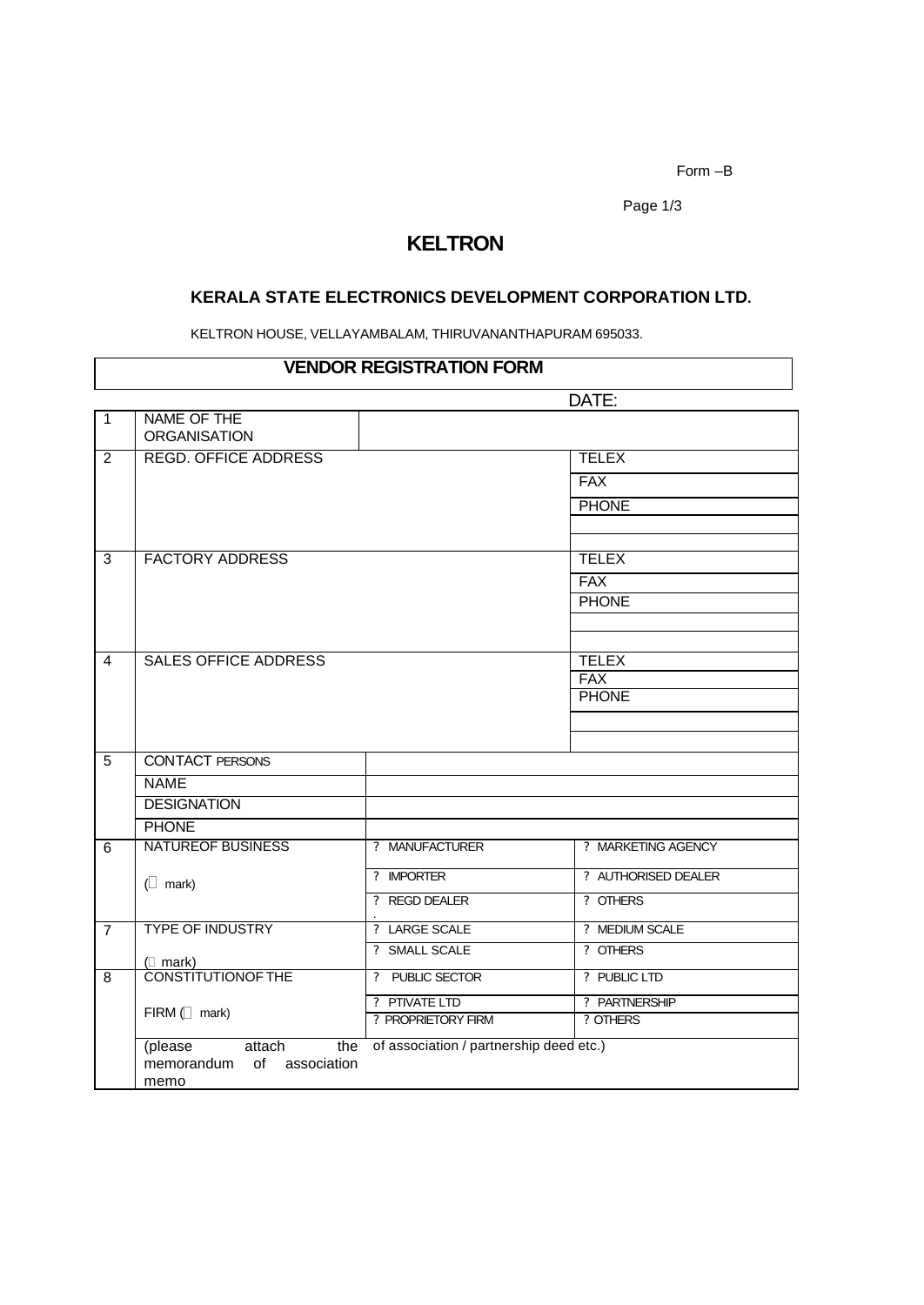Page 2/3

| $\overline{9}$         | OF<br>NAME&<br><b>ADDRESS</b><br>DIRETORS/PARTNERS/PROPPREITO<br>R (Please Attach Separate sheet if<br>Required)                         |                          |                       |               |                       |
|------------------------|------------------------------------------------------------------------------------------------------------------------------------------|--------------------------|-----------------------|---------------|-----------------------|
| 10                     | <b>INDUSTRIAL LICENCE</b><br>NO. & DATE OF ESTABLISHMENT                                                                                 |                          |                       |               |                       |
| 11                     | <b>CST &amp; STATE SALES TAX</b><br>REGN<br>CERTIFICATE<br><b>DATE</b><br>&<br>(photocopy to be enclosed)                                |                          |                       |               |                       |
| 12                     | <b>BANKERS NAME &amp; ADDRESS</b>                                                                                                        |                          |                       |               |                       |
| 13                     | <b>BALACE SHEET AND PROFITABILITY</b><br>STATEMENT FOR LAST 3 YEARS<br>(Annual report/ certified statement to be<br>enclosed separately) |                          |                       |               |                       |
| 14                     | <b>INCOME TAX LIABILITY (IT clearance</b><br>certificate to be enclosed)                                                                 |                          |                       |               |                       |
| 15                     | <b>LAND &amp; BUILDING</b>                                                                                                               | <b>OWNED</b>             |                       | <b>LEASED</b> |                       |
| LAND (Area in sq. mtr) |                                                                                                                                          |                          |                       |               |                       |
|                        | BUILDING (Area in sq. mtr)                                                                                                               |                          |                       |               |                       |
| 16                     | <b>ORGANISATION</b><br><b>STRUCTURE</b><br>(Enclose organisation chart)                                                                  |                          |                       |               |                       |
| 17                     | <b>MAN POWER DETAILS</b>                                                                                                                 | <b>ENGINEERS</b>         | <b>TECH/OPERATORS</b> |               | <b>OTHERS</b>         |
|                        | <b>SALES</b>                                                                                                                             |                          |                       |               |                       |
|                        | <b>PRODUCTION</b>                                                                                                                        |                          |                       |               |                       |
|                        | R&D                                                                                                                                      |                          |                       |               |                       |
|                        | <b>QUALITY</b>                                                                                                                           |                          |                       |               |                       |
|                        | <b>OTHERS</b>                                                                                                                            |                          |                       |               |                       |
|                        | <b>TOTAL</b>                                                                                                                             |                          |                       |               |                       |
| 18                     | <b>MANUFACTURING FACILITIES</b>                                                                                                          | <b>CAPITAL EQUIPMENT</b> |                       |               | <b>TEST EQUIPMENT</b> |
|                        | $\mathbf{1}$                                                                                                                             |                          |                       |               |                       |
|                        | $\overline{2}$                                                                                                                           |                          |                       |               |                       |
|                        | $\overline{3}$                                                                                                                           |                          |                       |               |                       |
|                        | 4                                                                                                                                        |                          |                       |               |                       |
|                        | $\overline{5}$                                                                                                                           |                          |                       |               |                       |
|                        | 6                                                                                                                                        |                          |                       |               |                       |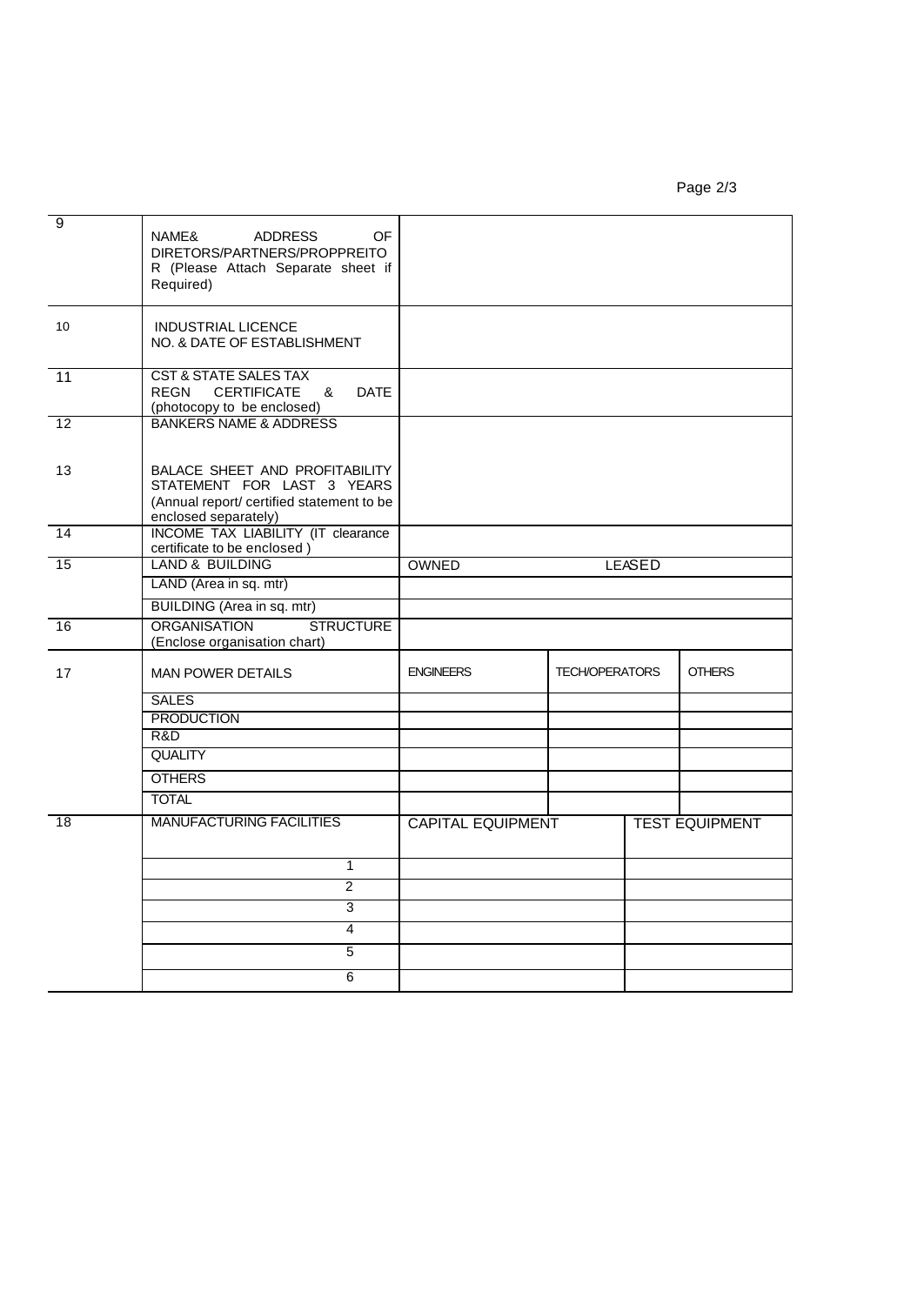Page 3/3

| $\overline{19}$ | QA/QCPROCEDURE<br>FOLLOWED (attach<br>separate sheet if required)        |                                                       |              |                                                           |                                                                              |
|-----------------|--------------------------------------------------------------------------|-------------------------------------------------------|--------------|-----------------------------------------------------------|------------------------------------------------------------------------------|
| 20              | <b>PRODUCTS</b><br>MANUFACTURED/SOLD DURING<br><b>LAST YEAR</b>          | <b>QUANTITY</b>                                       | <b>VALUE</b> | DATE OF<br><b>COMMERCIA</b><br>L<br><b>PRODUCTIO</b><br>N | <b>LICENCED</b><br><b>CAPACITY</b>                                           |
|                 |                                                                          |                                                       |              |                                                           |                                                                              |
|                 |                                                                          |                                                       |              |                                                           |                                                                              |
|                 |                                                                          |                                                       |              |                                                           |                                                                              |
|                 |                                                                          |                                                       |              |                                                           |                                                                              |
|                 |                                                                          |                                                       |              |                                                           |                                                                              |
|                 |                                                                          |                                                       |              |                                                           |                                                                              |
|                 |                                                                          |                                                       |              |                                                           |                                                                              |
|                 |                                                                          |                                                       |              |                                                           |                                                                              |
| 21              | <b>FOR</b><br><b>PRODUCTS</b><br><b>WHICH</b><br>REGISTRATION SOUGHT FOR | <b>TECHNICAL</b><br>SPEC/COLLABORATORS<br><b>NAME</b> |              |                                                           | <b>TEST RESULT(Please</b><br>attach the technical<br>literature/test report) |
|                 |                                                                          |                                                       |              |                                                           |                                                                              |
|                 |                                                                          |                                                       |              |                                                           |                                                                              |
|                 |                                                                          |                                                       |              |                                                           |                                                                              |
|                 |                                                                          |                                                       |              |                                                           |                                                                              |
|                 |                                                                          |                                                       |              |                                                           |                                                                              |
| 22              | <b>MAJOR CUSTOMERS LIST</b>                                              |                                                       |              |                                                           |                                                                              |
|                 | <b>NAME OF CUSTOMER</b>                                                  | <b>DESCRIPTION OF ITEM</b>                            |              | QTY                                                       | <b>VALUE</b>                                                                 |
|                 |                                                                          |                                                       |              |                                                           |                                                                              |
|                 |                                                                          |                                                       |              |                                                           |                                                                              |
|                 |                                                                          |                                                       |              |                                                           |                                                                              |
|                 |                                                                          |                                                       |              |                                                           |                                                                              |
|                 |                                                                          |                                                       |              |                                                           |                                                                              |
|                 |                                                                          |                                                       |              |                                                           |                                                                              |
|                 |                                                                          |                                                       |              |                                                           |                                                                              |
|                 |                                                                          |                                                       |              |                                                           |                                                                              |

PLACE NAME OF ORGN.

DATE SIGNATURE

NAME

OFFICE SEAL DESIGNATION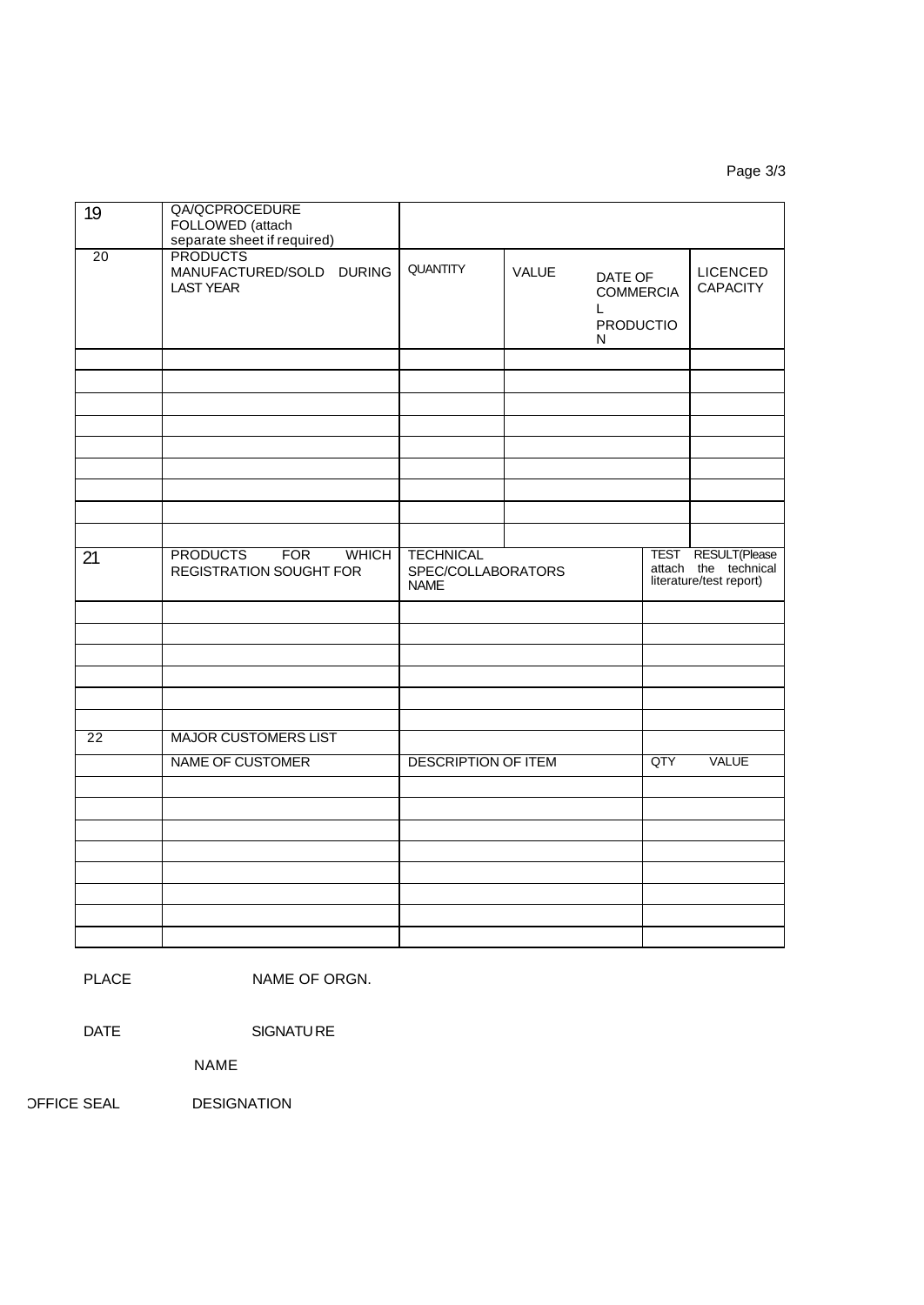**Form C1**

# **VENDOR EVALUATION**

**(PRELIMINARY REPORT)** DATE:

| 1              | NAME OF VENDOR &<br>PLACE OF FACTORY                                           |                         |         |                    |
|----------------|--------------------------------------------------------------------------------|-------------------------|---------|--------------------|
| 2              | <b>Particulars</b>                                                             | <b>Details Provided</b> |         | Remarks            |
|                | Type of Firm                                                                   |                         |         |                    |
|                | Established on                                                                 |                         |         |                    |
|                | Sales Tax                                                                      |                         |         |                    |
|                | <b>Bankers</b>                                                                 |                         |         |                    |
|                | <b>Balance sheet</b>                                                           |                         |         |                    |
|                | Income tax                                                                     |                         |         |                    |
|                | Office set up                                                                  |                         |         |                    |
|                | Manpower strength                                                              |                         |         |                    |
|                | <b>Technical strength</b>                                                      |                         |         |                    |
|                | Previous<br>business<br>Strength                                               |                         |         |                    |
|                | <b>Others</b>                                                                  |                         |         |                    |
| 3              | Recommendation of<br>Vendor based on the<br>information in vendor<br>Reg. form |                         |         |                    |
| $\overline{4}$ | Purchase                                                                       | <b>Technical/Sales</b>  | Finance | <b>APPROVED BY</b> |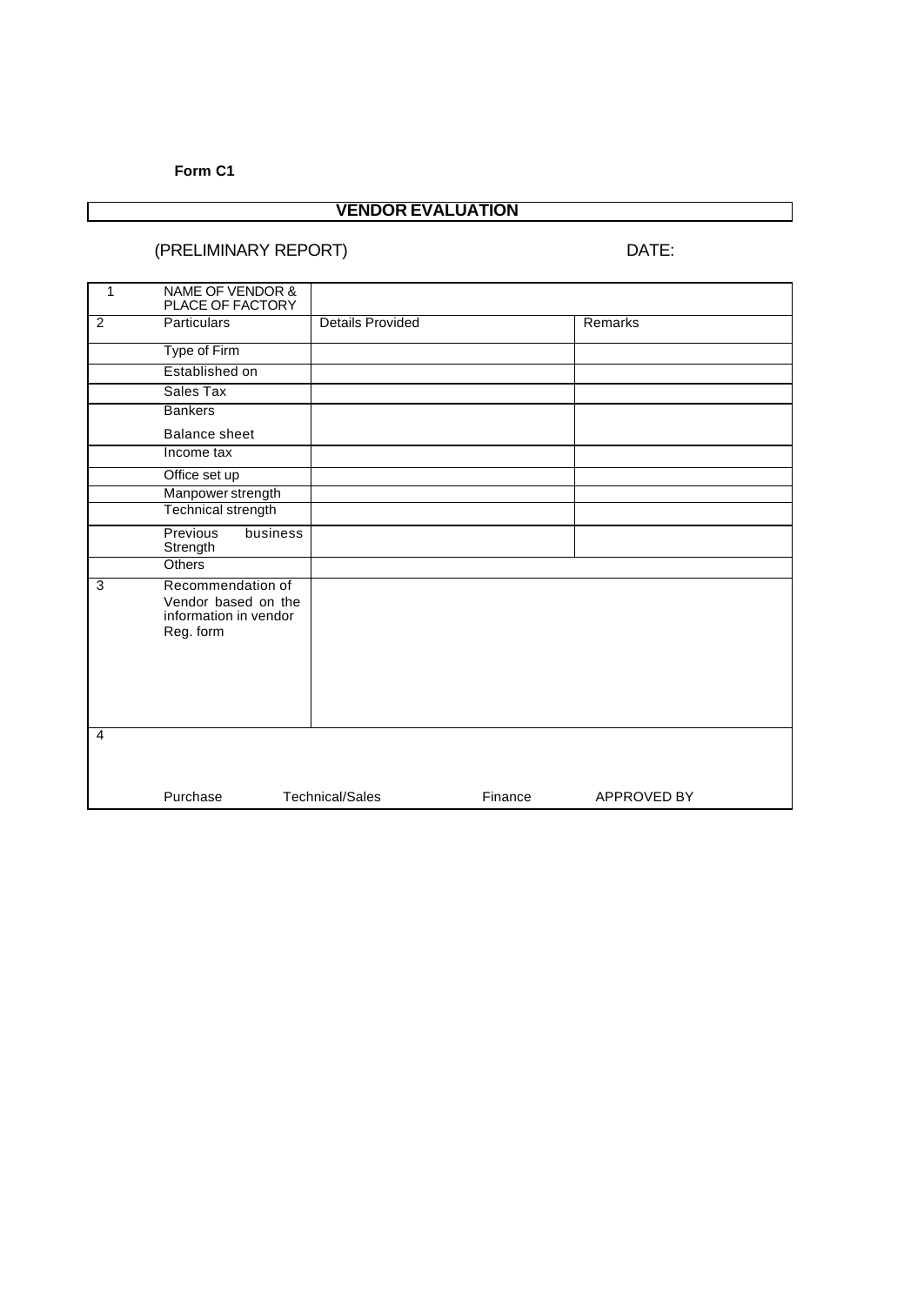# **VENDOR EVALUATION**

#### AFTER FACTORY VISIT **DATE:**

| $\overline{1}$ | INFRASTRUCTURAL<br>FACILITY                       |  |
|----------------|---------------------------------------------------|--|
| $\overline{2}$ | <b>MANPOWER</b><br>ADEQUACY                       |  |
| $\overline{3}$ | <b>RELIABILITY</b>                                |  |
| $\overline{4}$ | <b>SIGNATURE</b>                                  |  |
| $\overline{5}$ | Name & Designation<br>RECOMMENDATION<br>OF THE QA |  |
| 6              | <b>SIGNATURE</b>                                  |  |
|                | Name & Designation                                |  |